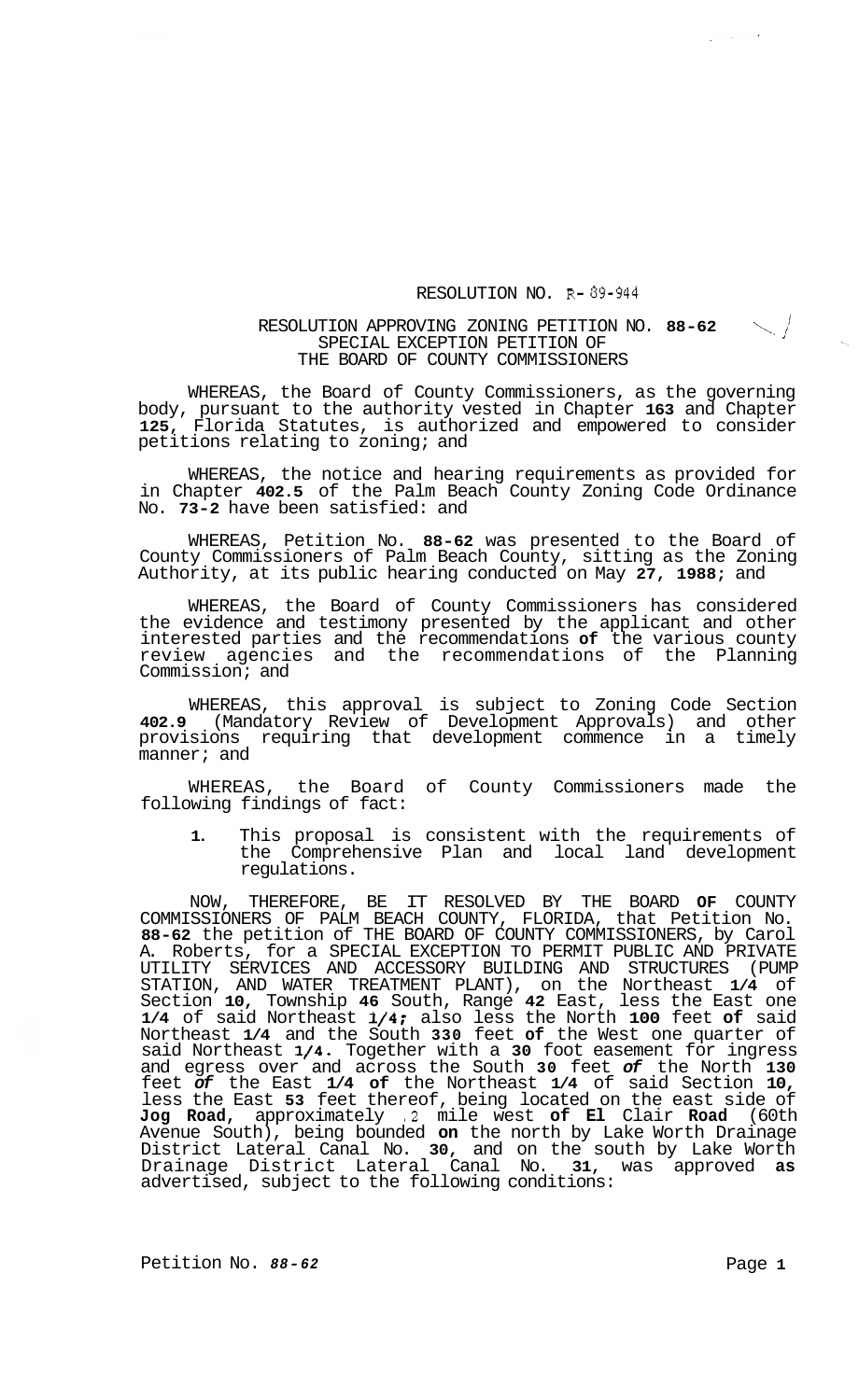- **1. At such time that the waste water treatment plant is phased out, use of the site shall be limited to a water treatment plant and operation maintenance facility, customer service center and sanitary pump station.**
- **2. The site plan for the operations and maintenance facility shall be subject to Site Plan Review Committee approval.**
- **3. Construction of the planned operation and maintenance facility and the customer service facility will not commence until an alternate access route to the western portion of the site is completed. At this time, the El Clair Ranch Road access will only be used to service the wellfield and for emergency purposes. The intention is to divert routine traffic to and from the site away from the residential roads east of the site.**
- **4. The developer shall provide discharge control and treatment for the stormwater runoff in accordance with all applicable agency requirements in effect at the time of the permit application. However, at a minimum, this development shall retain onsite the stormwater runoff generated by a three (3) year-one (1) hour storm with a total rainfall of 3 inches as required by the Permit Section, Land Development Division. The drainage system shall be maintained in an acceptable condition as approved by the County Engineer. In the event that the drainage system is not adequately maintained as determined by the County Engineer, this matter will be referred to the Code Enforcement Board for enforcement.**
- **5. If required by the County Engineer or the South Florida Water Management District, the developer shall design the drainage system such that storm water runoff from the parking areas and paved surfaced area shall be separate from those areas which may contain hazardous or undesirable waste from the proposed site.**
- *6.*  **The property owner shall convey to Palm Beach County by road right-of-way warranty deed for Jog Road, 60 feet from centerline on an alignment approved by the County Engineer and the Board of County Commissioners free of all encumbrances and encroachments. Petitioner shall provide Palm Beach County with sufficient documentation acceptable to the Right of Way Acquisition Section to ensure that the property is free of all encumbrances and encroachments. Right-of-way conveyances shall also**  include "Safe Sight Corners" where appropriate at **intersections as determined by the County Engineer.**
- *7.*  **The property owner shall construct or pay for the construction of a left turn lane, north approach and a left turn lane, east approach at the intersection of**  future Jog Road and the project's entrance road **concurrent with the construction of Jog Road by others.**